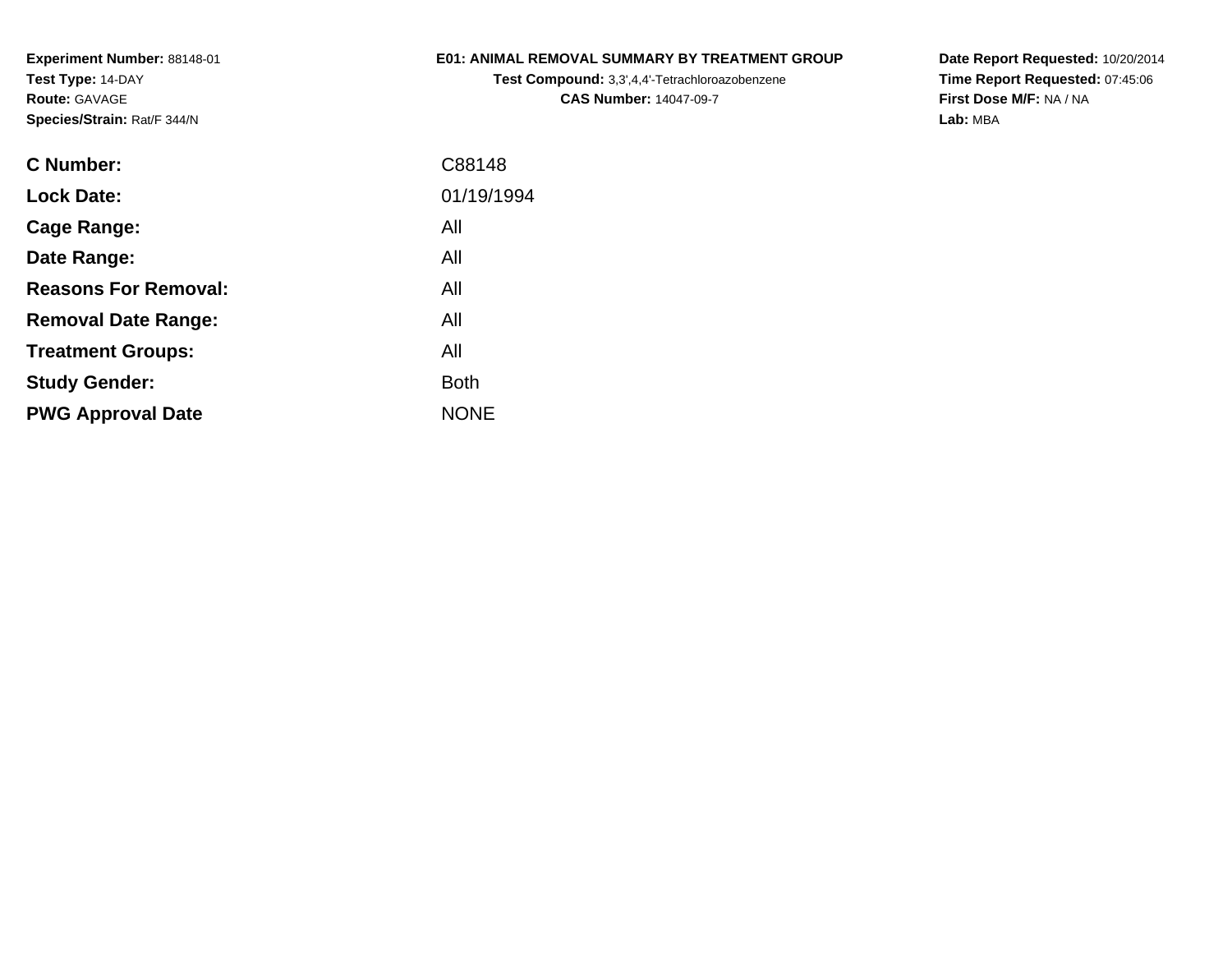## **E01: ANIMAL REMOVAL SUMMARY BY TREATMENT GROUP**

**Test Compound:** 3,3',4,4'-Tetrachloroazobenzene

**CAS Number:** 14047-09-7

**Date Report Requested:** 10/20/2014**Time Report Requested:** 07:45:06**First Dose M/F:** NA / NA**Lab:** MBA

#### **MALE**

| <b>TREATMENT</b> | Terminal<br><b>Sacrifice</b> |
|------------------|------------------------------|
| 0 MG/KG          | 5                            |
| 12.5 MG/KG       | <sub>5</sub>                 |
| 32 MG/KG         | 5                            |
| 80 MG/KG         | . ხ                          |
| MG/KG<br>200     | 5                            |
| MG/KG<br>500     | . ხ                          |
| <b>TOTAL</b>     | 30                           |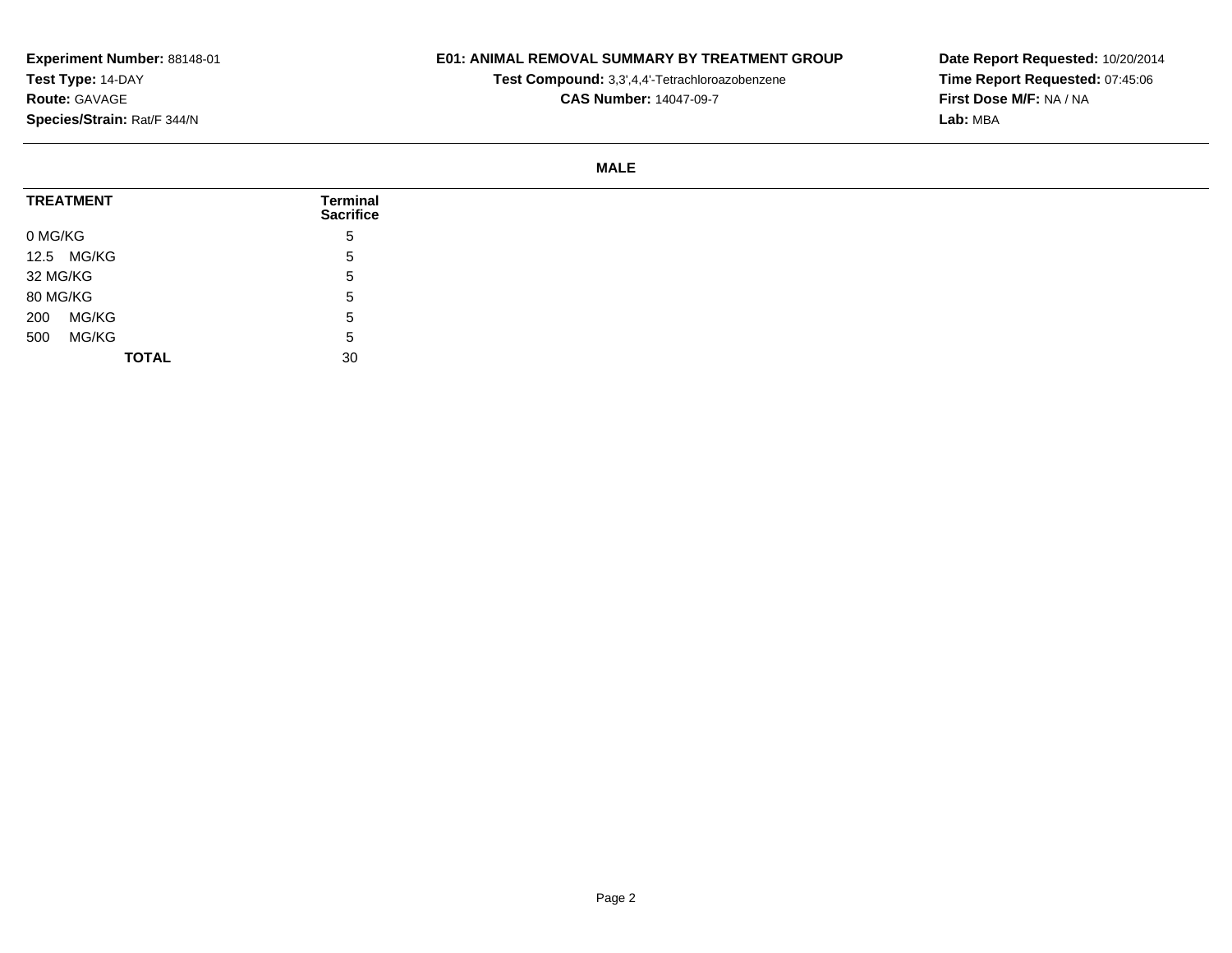## **E01: ANIMAL REMOVAL SUMMARY BY TREATMENT GROUP**

**Test Compound:** 3,3',4,4'-Tetrachloroazobenzene**CAS Number:** 14047-09-7

\*\*\*END OF MALE DATA\*\*\*

**Date Report Requested:** 10/20/2014**Time Report Requested:** 07:45:06**First Dose M/F:** NA / NA**Lab:** MBA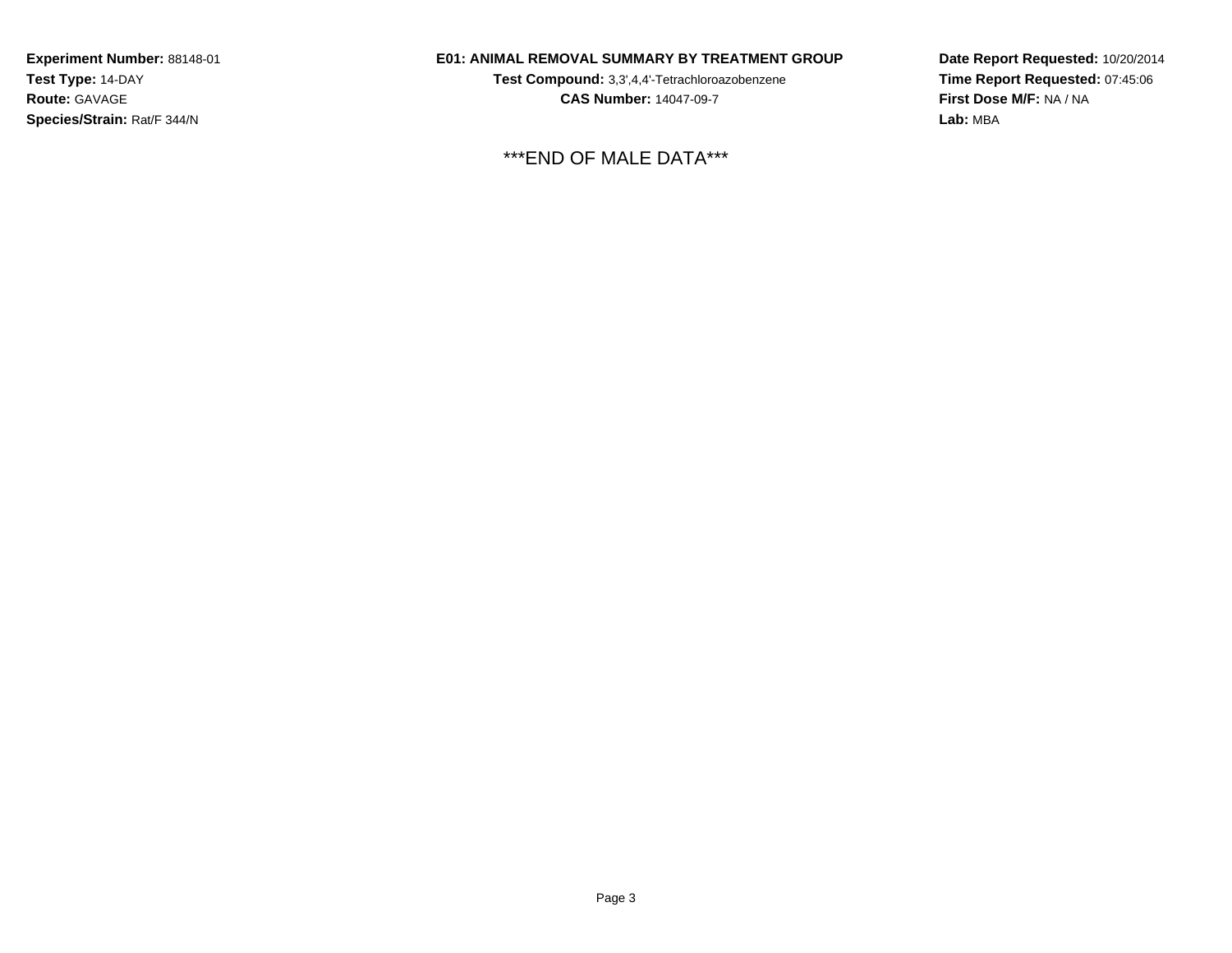## **E01: ANIMAL REMOVAL SUMMARY BY TREATMENT GROUP**

**Test Compound:** 3,3',4,4'-Tetrachloroazobenzene

**CAS Number:** 14047-09-7

**Date Report Requested:** 10/20/2014**Time Report Requested:** 07:45:06**First Dose M/F:** NA / NA**Lab:** MBA

#### **FEMALE**

| <b>TREATMENT</b> | Terminal<br><b>Sacrifice</b> |
|------------------|------------------------------|
| 0 MG/KG          | 5                            |
| 12.5 MG/KG       | 5                            |
| 32 MG/KG         | <sub>5</sub>                 |
| 80 MG/KG         | 5                            |
| MG/KG<br>200     | 5                            |
| MG/KG<br>500     | 5                            |
| <b>TOTAL</b>     | 30                           |